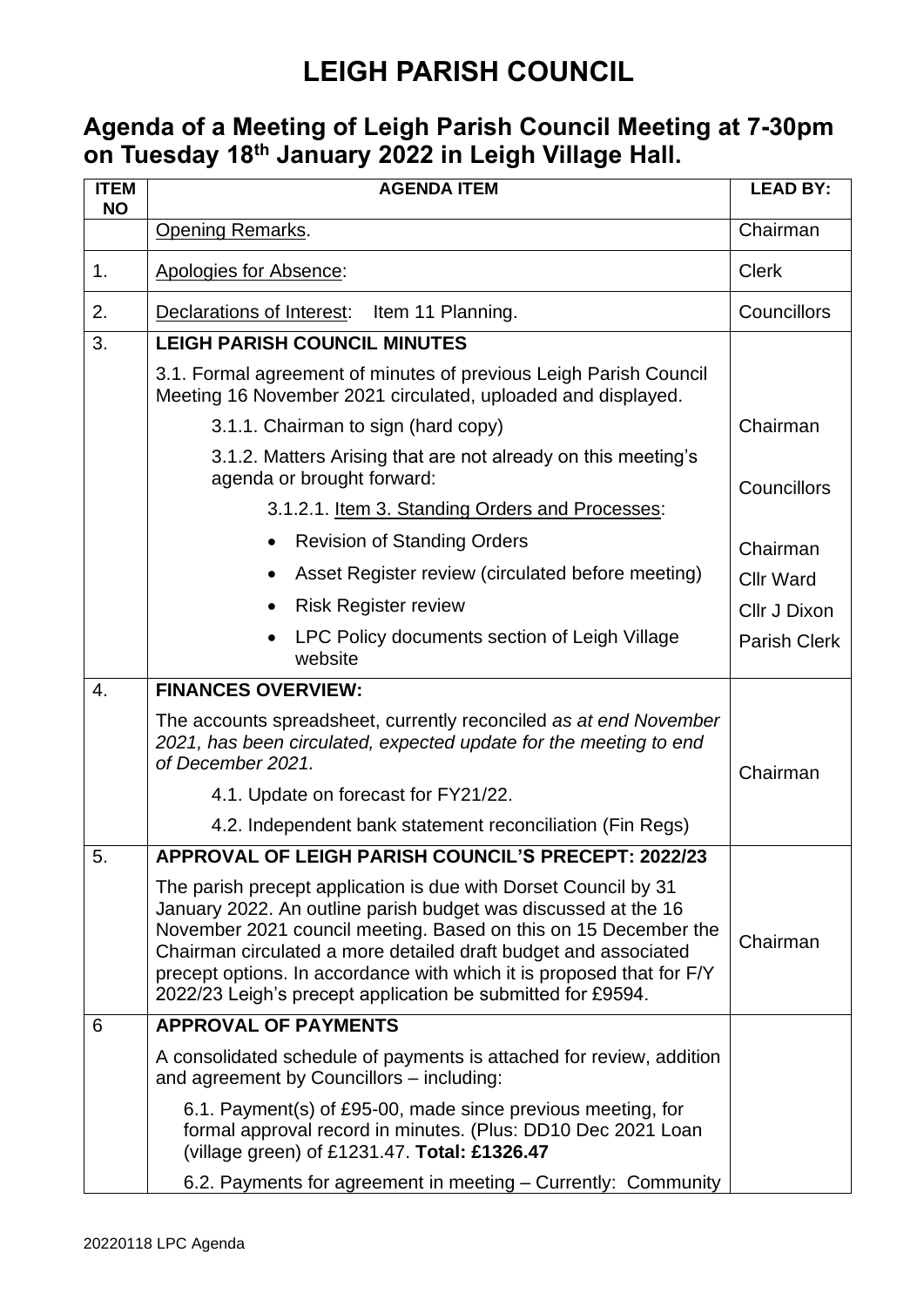## **LEIGH PARISH COUNCIL**

| <b>ITEM</b><br><b>NO</b> | <b>AGENDA ITEM</b>                                                                                                                                                                               | <b>LEAD BY:</b>     |
|--------------------------|--------------------------------------------------------------------------------------------------------------------------------------------------------------------------------------------------|---------------------|
|                          | <b>Heart Start line rental:</b>                                                                                                                                                                  |                     |
|                          | 6.3. Expected payments pending next meeting.                                                                                                                                                     | Parish Clk          |
| 7.                       | <b>PLAYPARK UPDATE.</b><br>Update                                                                                                                                                                | <b>Cllr Scutt</b>   |
| 8.                       | <b>VILLAGE GREEN UPDATE.</b> Update.                                                                                                                                                             | <b>Cllr Ward</b>    |
|                          | 8.1. Guyers Cottages - Permission for tree removal and access.                                                                                                                                   | Chairman            |
| 9.                       | <b>CLIMATE CHANGE INITIATIVE. Update</b>                                                                                                                                                         | <b>Cllr C Dixon</b> |
| 10.                      | <b>FLOOD ALLEVIATION.</b>                                                                                                                                                                        |                     |
|                          | 10.1. East river (Bridge Garage/ Stores area)                                                                                                                                                    | Chairman /          |
|                          | 10.2. West river (Bridge House – former bakery)                                                                                                                                                  | Flood Warden        |
| 11.                      | <b>PLANNING</b>                                                                                                                                                                                  |                     |
|                          | 11.1. To consider Parish Planning Matters. Updates since<br>previous meeting.                                                                                                                    | <b>Clerk</b>        |
|                          | /2021/05103 Frampton Farm DT9 6HJ - Open Schooling<br>Arena. Nil comment                                                                                                                         |                     |
|                          | P/VOC/2021/05531. Huntsbridge Farm DT9 6JA, removal of<br>$\bullet$<br>agricultural provision, deadline 11 Jan 2022 consideration in<br>meeting.                                                 |                     |
|                          | 11.2. Chairman's planning correspondence. Update                                                                                                                                                 | Chairman            |
|                          | 11.3. The Dorset planning processes (including trees and strategic<br>surveys) are consolidated and accessible online. Changes about<br>policy below addressed at NALC AGM):                     |                     |
|                          | <b>Neighbour notification letters</b>                                                                                                                                                            |                     |
|                          | We no longer send out neighbour notification letters for planning<br>applications (unless required by law). This is in line with<br>our Statement of Community Involvement.<br>We still publish: |                     |
|                          | site notices for applications<br>press notices, where required by law<br>application details online                                                                                              |                     |
|                          | We will continue to consult statutory organisations and town and<br>parish councils.                                                                                                             | <b>Parish Clerk</b> |
| 12.                      | <b>HIGHWAYS</b>                                                                                                                                                                                  |                     |
|                          | 12.1 Extension of Three Gates Speed limit. Update                                                                                                                                                | Chairman            |
|                          | 12.2. Bound Lane T638 Proposed change of status – update,<br>research by Parish Clerk. From previous meeting.                                                                                    | Parish Clk          |